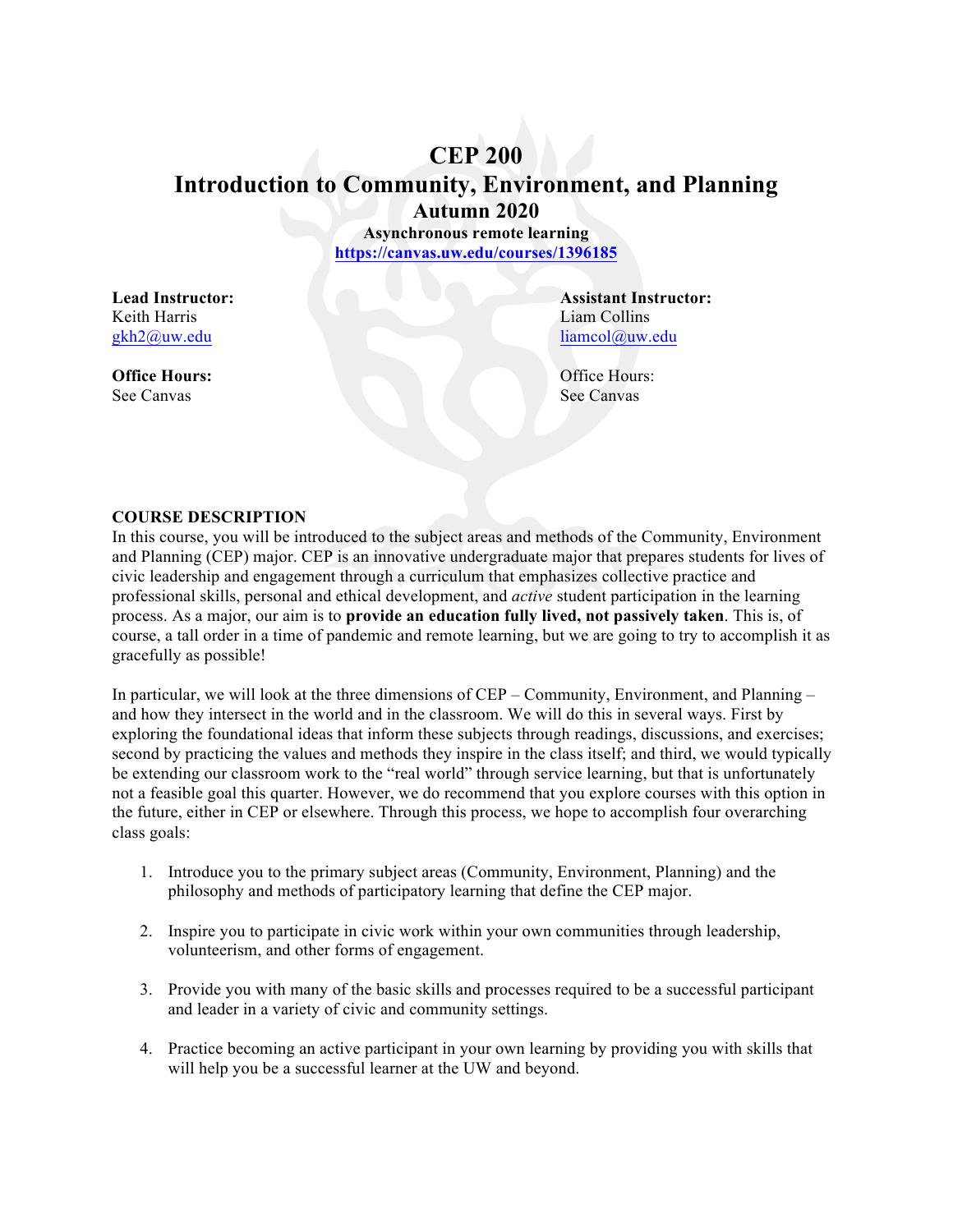Although this course is designed to introduce you to the subject areas and methods of the CEP major, we do not assume that you will eventually choose to major in CEP. Rather, the topics in this course are broadly applicable, and we have designed the class to serve a wide variety of intellectual interests and academic paths. Our hope is that the ideas and methods we discuss in this class prove useful to you no matter what direction you eventually take in your education. Keith has taught in all the College of Built Environments departments and in the Comparative History of Ideas department in the College of Arts and Sciences, as well as in the School of Urban Studies at UW-Tacoma, so he is happy to talk about various pathways through the University. Liam, a senior CEP major, also has a wide range of academic experiences and is happy to share with you as well. So don't hesitate to talk to us!

### **COURSE ORGANIZATION**

This course is organized around several themes, all related to the concept of planning as a framework for social and civic action. We begin by laying the foundation for our work by learning to **actively listen**, **deliberate**, and **facilitate**. Next we turn to questions about **community** and, closely related, **democracy** and processes of **civic participation**. From there we discuss two substantive areas: the **environment** as both a setting for and subject of civic action and **planning** as a form of civic action at both the local and regional level. Near the middle of the quarter, we take a break from our schedule to focus on your own **educational plans**. This section is scheduled to help you with registration for winter classes.

The general weekly pattern for our asynchronous course is this:

- Do the readings/screenings early in the week
- Watch the mini-lecture that will be posted by Wednesday at noon
- Post your reading responses/assignments/discussion questions by Wednesday at midnight
- Participate in student-led facilitation (5 spread across the quarter)
- Interact with your small group members by Friday at midnight
- Watch the wrap-up commentary when it is posted

### **COURSE REQUIREMENTS**

This course has mid-term and final papers in lieu of exams. Students' grades will be based on their performance in and completion of the following activities.

- **1. Small group discussions/activities (30%)** You will have reading assignments, discussions, and/or activities for most classes; these will serve as the primary mode of engagement between you and your classmates. The prompts for the reading assignments are posted on Canvas; you will post your initial responses to your small, randomized group **by midnight on Wednesday** and respond to the members of your group **by midnight on Friday**. Canvas will also randomly assign a group leader, who has the job of encouraging participation and organizing/posting a recorded Zoom meeting if your group would rather talk to one another than post on the discussion boards (this is highly encouraged and extra credit will be given!).
- **2. Student Facilitation (20%)** In teams of about 10, all students will be required to facilitate one discussion/activity during the quarter. Students will sign up for their session early in the second week, and should meet with Liam prior to their facilitation time to plan their class activities. **NOBODY can successfully lead a class without lots of preparation**; the more prepared a facilitator is the better the discussion goes. The structure will be as follows, and is designed to minimize your time on Zoom!
	- a) All 10 facilitators will meet with Liam on a Zoom session the week before their facilitation.
	- b) In pairs, facilitators will schedule a Zoom session with a group of students that will be generated by Canvas to do the activity/discussion.
	- c) The facilitators will do a recorded wrap-up session with Keith on Zoom, which all students will watch.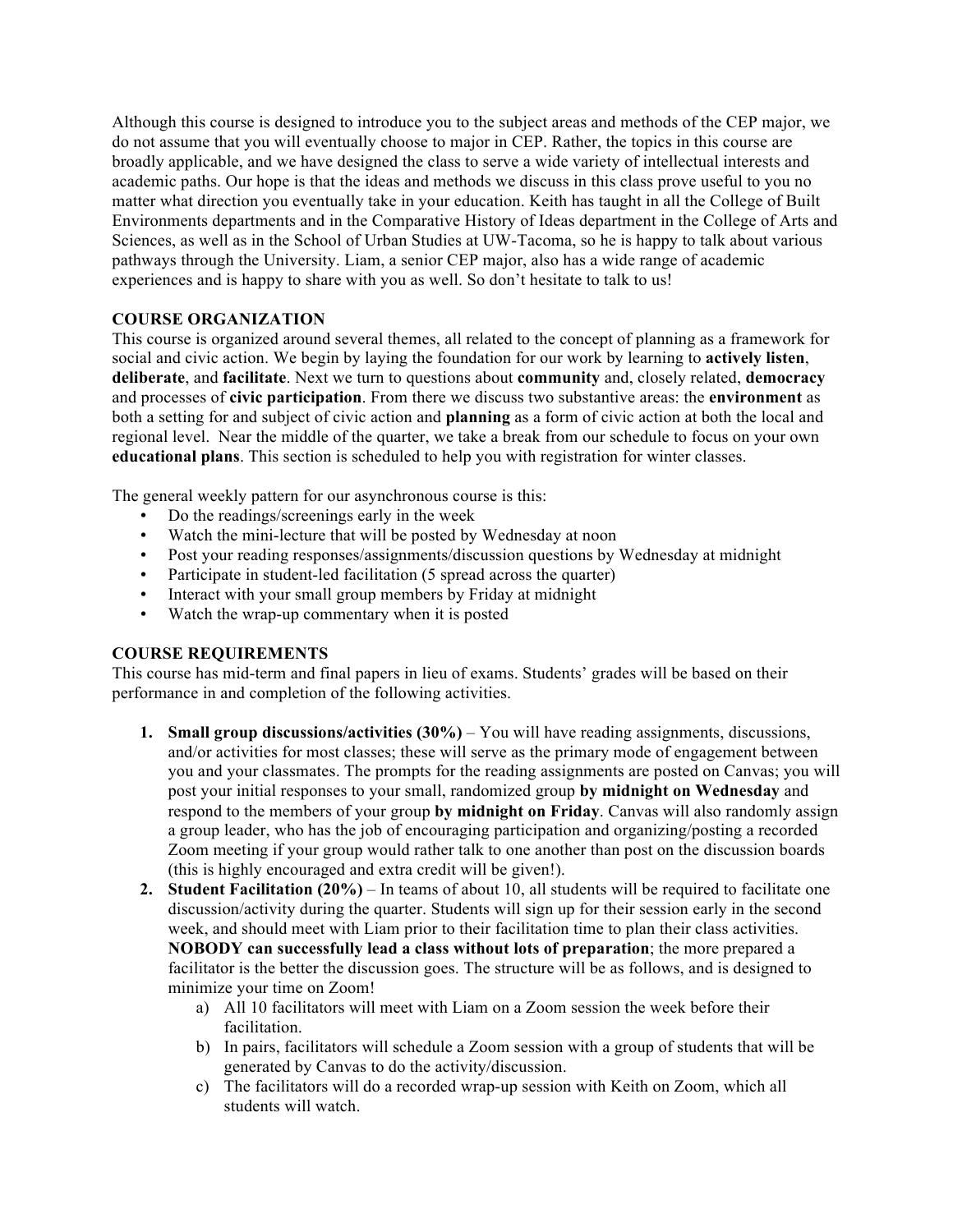- d) Finally, a written summary and reflection of the facilitation will be submitted to the instructors no later than one week following their facilitation date.
- **3. Individual Study Plan (15%)** An Individual Study Plan (ISP) is a core element of the CEP major and a very useful tool for you as you chart out your own educational path. ISPs are due Week 7, before you register for winter courses. Instructions for the ISP are on the course website.
- **4. Mid Term Essay (15%)**  A mid-term essay will be **due week 5** with detailed instructions on Canvas. 3 to 5 pages, 12-point font, 1" margins, double-spaced.
- **5. Final Paper (20%) –** A final paper will be due the last week of the quarter. A prompt will be posted on the Week 7 Canvas page. 6 - 8 pages, 12-point font, 1" margins, double-spaced.

| <b>Item</b>            | Weight  | See course website for details                                                                                                               |
|------------------------|---------|----------------------------------------------------------------------------------------------------------------------------------------------|
| Small group            | 30%     | Active participation in Canvas discussions and                                                                                               |
| discussions/activities |         | activities                                                                                                                                   |
| Facilitation           | 20%     | Facilitate 1 class session and submit a facilitation<br>reflection                                                                           |
| Individual Study Plan  | 15%     | Complete and submit a preliminary Individual<br>Study Plan w/ educational goals and strategies<br>$(10\%)$ and class list/schedule $(5\%)$ . |
| Mid Term Essay         | 15%     | Complete 3-5 page essay, due week 5                                                                                                          |
| Final Essay            | 20%     | Complete 6-8 page paper on an approved topic<br>related to course materials due week 11                                                      |
| <b>Total</b>           | $100\%$ | Grade on UW 4.0 scale                                                                                                                        |

# **INSTRUCTOR RESPONSIBILITIES**

Instructors play several vital roles in the class and can be relied upon to provide the following:

- 1. A safe and effective learning environment: Our first job is to develop the learning environment for the course. This means outlining the structure of the course and putting in place the basic elements (calendar, readings, assignments) that will help students learn. While students play a central role in defining the nature of the learning through discussion and facilitation, we will also play an active role in making sure that online interactions are productive and effective. As a community, the class should also help maintain these standards through self-regulation. If a student feels these standards are not being met then he or she should speak to one of the instructors so that we can find ways to resolve the problem. **If you find that your learning is being negatively impacted by something about the class, you should not hesitate to discuss this with the instructors.**
- 2. Timely feedback, advice, and instruction on course assignments and other course requirements: Students should expect instructors to provide timely and considered feedback on all course assignments and projects. Instructors will also be available to answer questions, provide advice and information, and otherwise aid the students in their learning.
- 3. Assigning final credit for the course: The lead instructor will be responsible for assigning final course credit and determining the student's final course grade. If students have questions, concerns, or disagreements about a grade or the assessment process, they should discuss them with the lead instructor.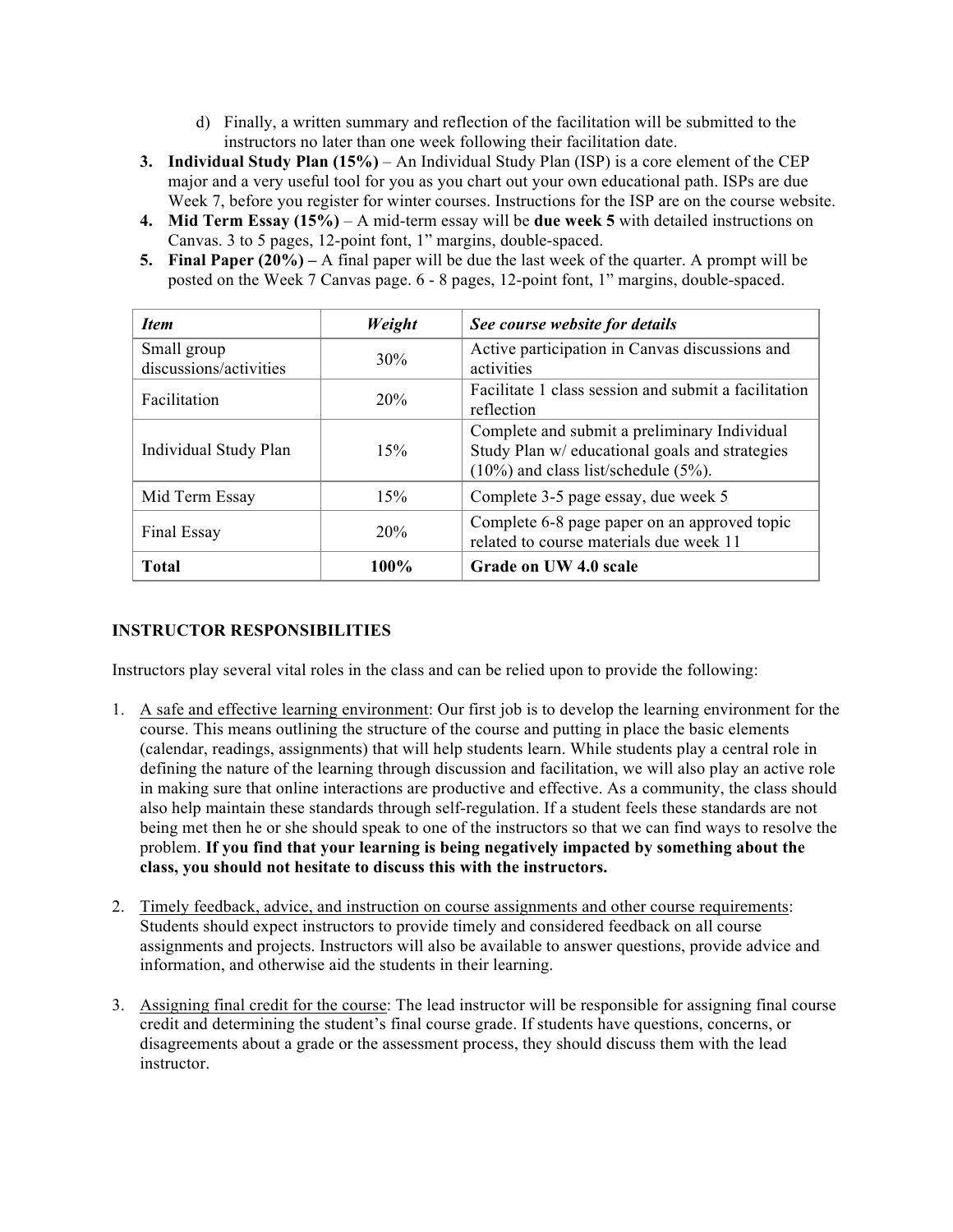#### **WEEKLY SCHEDULE**

This course combines classic and contemporary readings from geography, journalism, public health, sociology, and urban design/history/planning with other media, including documentary film and podcasts. It is organized into three modules – Community, Environment, and Planning – each of which includes a variety of small group discussions and activities outside your home. **Everything is available on Canvas and any changes to the schedule will be communicated there as well.**

**Week 1**

Course Intro/Icebreaker

### **Module 1: Community**

### **Week 2 – Deliberation and Dialogue**

Read

- Parker, "Teaching against idiocy"
- Barr, "Notes on dialogue"
- Hale et al, "How to Get People (Students) to Actually Participate in Virtual Meetings (Classes)" Watch
	- Oluo, "Talking about Race and Racism"

Listen

• *Nice White Parents*, episode 1

Write/Discuss

• Reading assignment #1

### **Week 3 – What is Community?**

Read

- Kitto, "The Polis"
- Tönnies, "Gemeinschaft and Gesellschaft"
- Lyon, "The Concept of Community"
- Jacobs, "Looking at Cities"
- Yesler Terrace intro

Watch

• *Even the Walls* (Kuck and Maydani, 2015)

Explore/Write/Discuss

• Reading Assignment #2/Neighborhood Walk #1

Facilitation #1

• Community/Yesler Terrace

# **Week 4 – Decline/Resurgence of Community**

Read

- Putnam, interview on *Bowling Alone*
- Dunkelman, "The Transformation of American Community"
- Loeb, "Making Our Lives Count," from *Soul of a Citizen*
- Taylor, "Until Black Women are Free, None of Us Will be Free"

Listen

• Antibody, episode 3: Combat

Write/Discuss

• Reading Assignment #3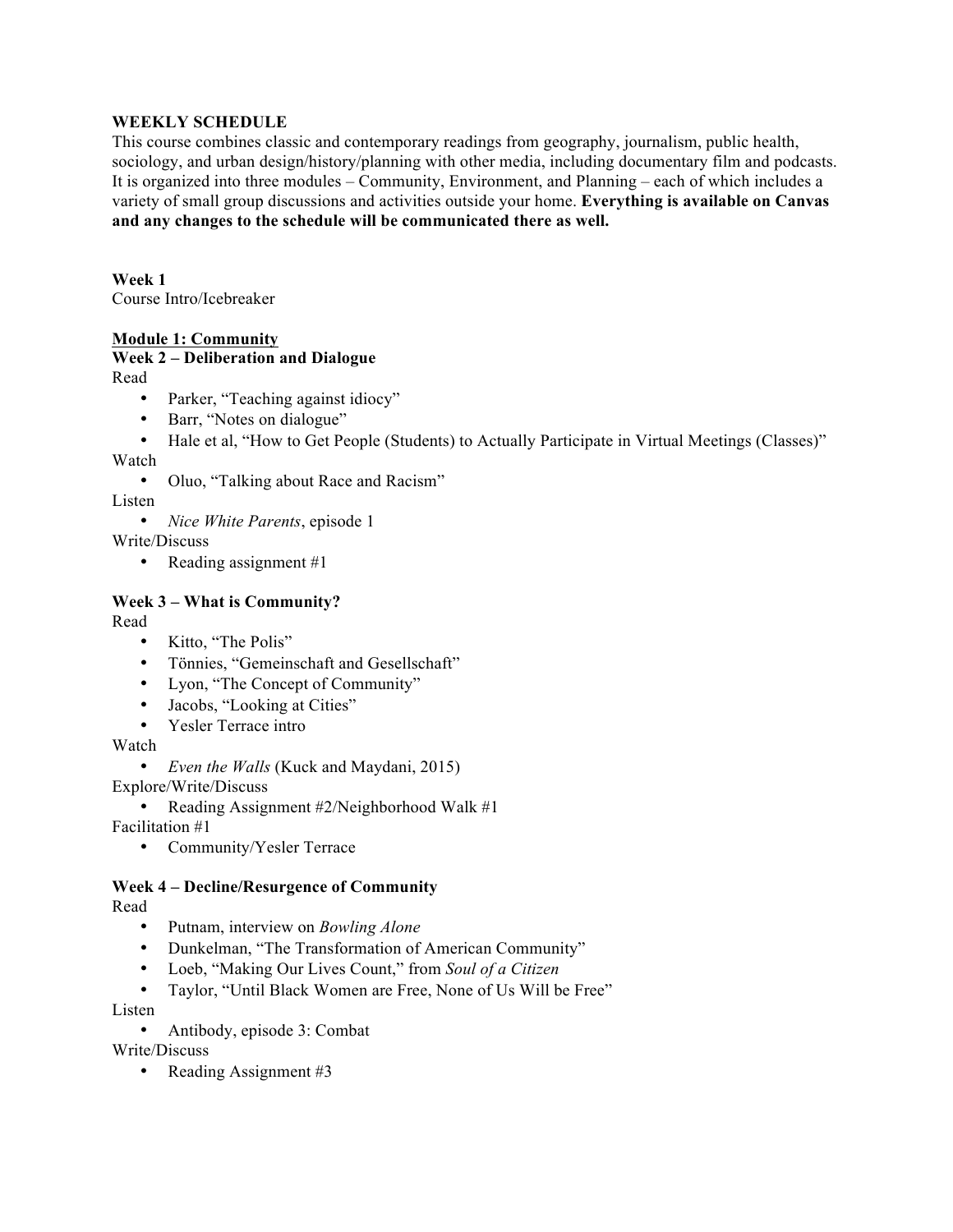Facilitation #2

• Future of Community

Ongoing work

• Assign Mid-term essay (due next Friday)

# **Module 2: Environment**

# **Week 5 – Environmental history is not neutral**

Read

- Taylor, "American Environmentalism The Role of Race, Class and Gender in Shaping Activism: 1820-1995"
- Krohe, "Environmental (In)justice" (or another article by a contemporary planner)

Watch

• Duwamish River: Cleanup & Health Impact Assessment videos

Write/Discuss

• Reading Assignment #4

Facilitation #3

• Reflecting on Environmental History and Moving Forward

Ongoing Work

• Mid-term Essay due Friday @ midnight

# **Week 6 – Environmental Policy (and a touch of design)**

Read

- Carson, *Silent Spring* (excerpts)
- "Origin of the EPA"
- Hough, "Urban Ecology"
- Aronoff, "With a Green New Deal, Here's What the World Could Look Like for the Next Generation"

Watch

- IPCC  $5<sup>th</sup>$  Assessment Synthesis Report
- Greta Thunberg @ 2019 UN Climate Summit

Explore/Write/Discuss

• Reading Assignment #5/Neighborhoods Walk #2

# **Week 7 - Intermezzo: planning your education**

Read

- Senge, "Schools that Learn"
- Sale, "A Mind Lively and at Ease"

Watch

- CEP students discussing their ISPs Write/Discuss
	- Draft ISP Discussion

# **Module 3: Planning**

#### **Week 8 – Planning & Community** Read

- Hall, "City of Theory"
- Diers, *Neighbor Power* (excerpts)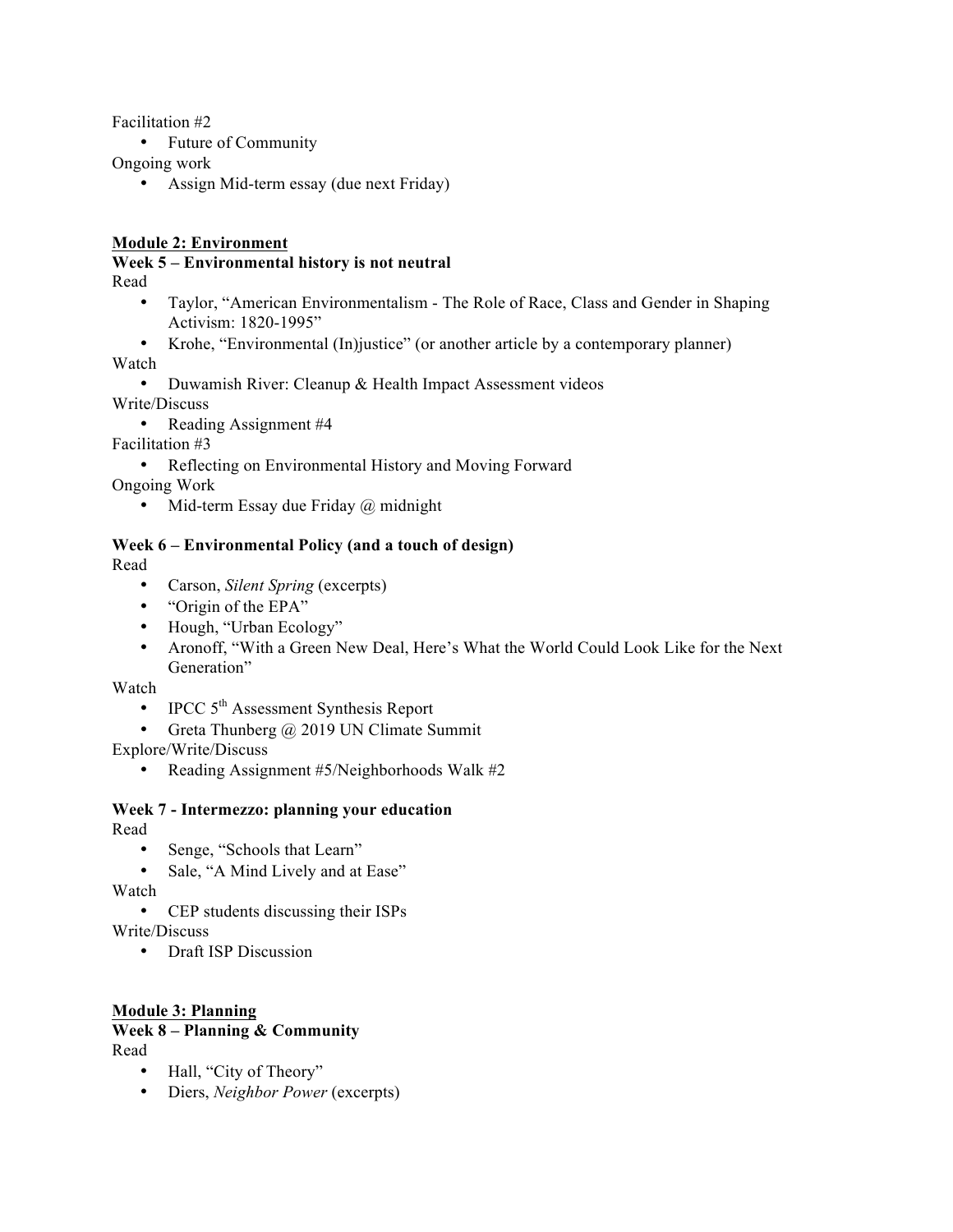• Thomas, "The Minority Race Planner"

Write/Discuss

• Reading Assignment #6

Facilitation #4

• Planning Community

Ongoing work

- Begin intervention portfolio
- Final essay prompt

# **Week 9 – Planning & Environment**

Read

- Howard, *Garden Cities of To-morrow* (excerpts)
- Thrush, "City of the Changers Indigenous People and the Transformation of Seattle's Watersheds"
- Owen, "Green Manhattan"
- Schell et al, "The ecological and evolutionary consequences of systemic racism in urban environments" (summary required; entire article optional)

Watch

• The Bullitt Center: A Living Building

Write/Discuss

• Reading Assignment #7

# **Week 10 – Planning & Public Health**

Read

- Engels, "The Great Towns"
- Dannenberg, "The Impact of Community Design and Land-Use Choices on Public Health: A Scientific Research Agenda"
- Klinenberg, *Palaces for the People* (excerpts)
- Two articles from Planetizen's COVID coverage: https://www.planetizen.com/tag/covid-19

Explore/Write/Discuss

• Reading Assignment #8

Facilitation #5

• Planning for Health

Ongoing work

• Wrap/share intervention portfolio

# **Week 11 – Explore & Intervene**

No reading

Explore/Intervene

- Neighborhood Walk #3
- Reflect & Redesign

Ongoing work

• Final essay due Friday  $\omega$  midnight